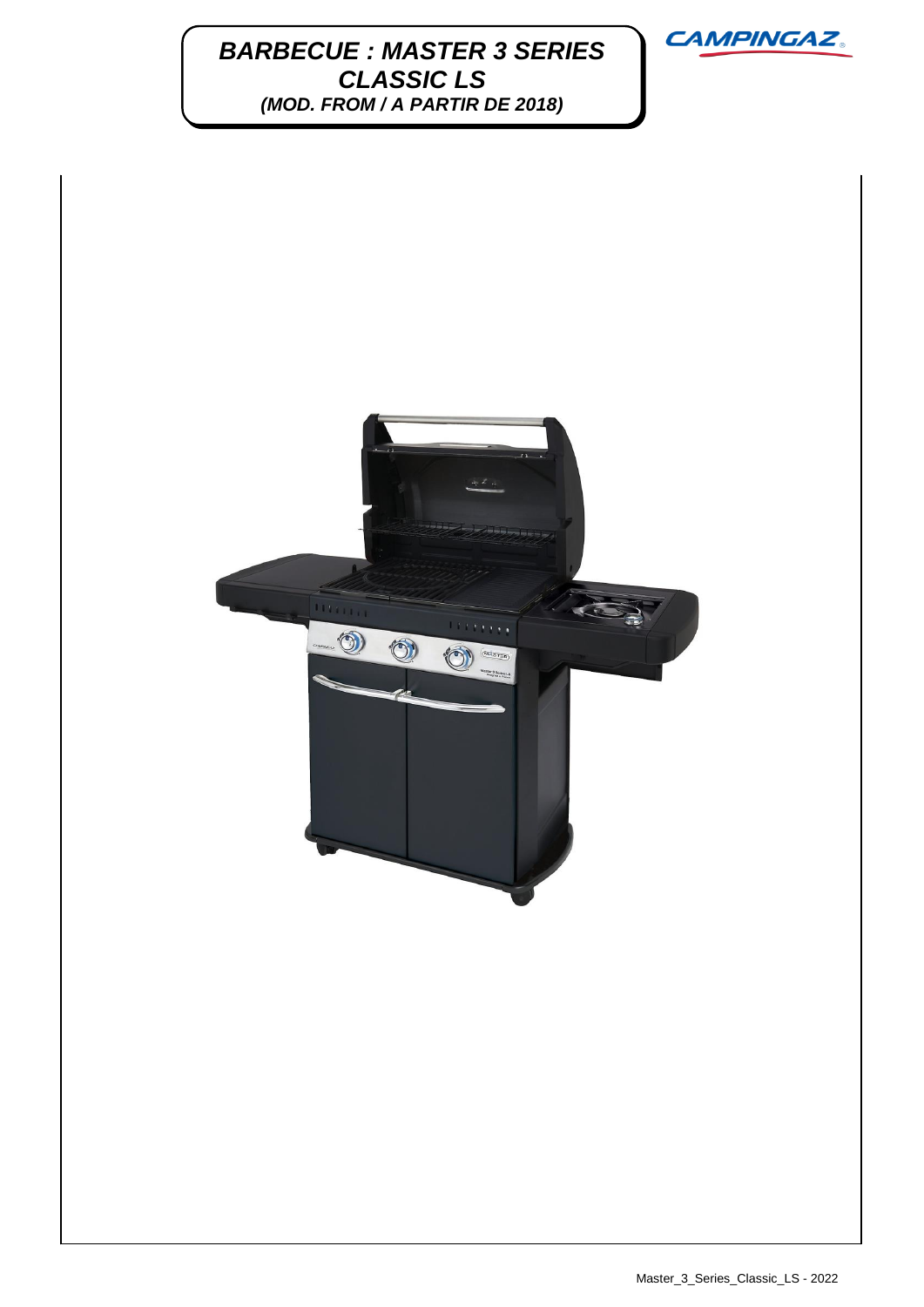

Master\_3\_Series\_Classic\_LS - 2022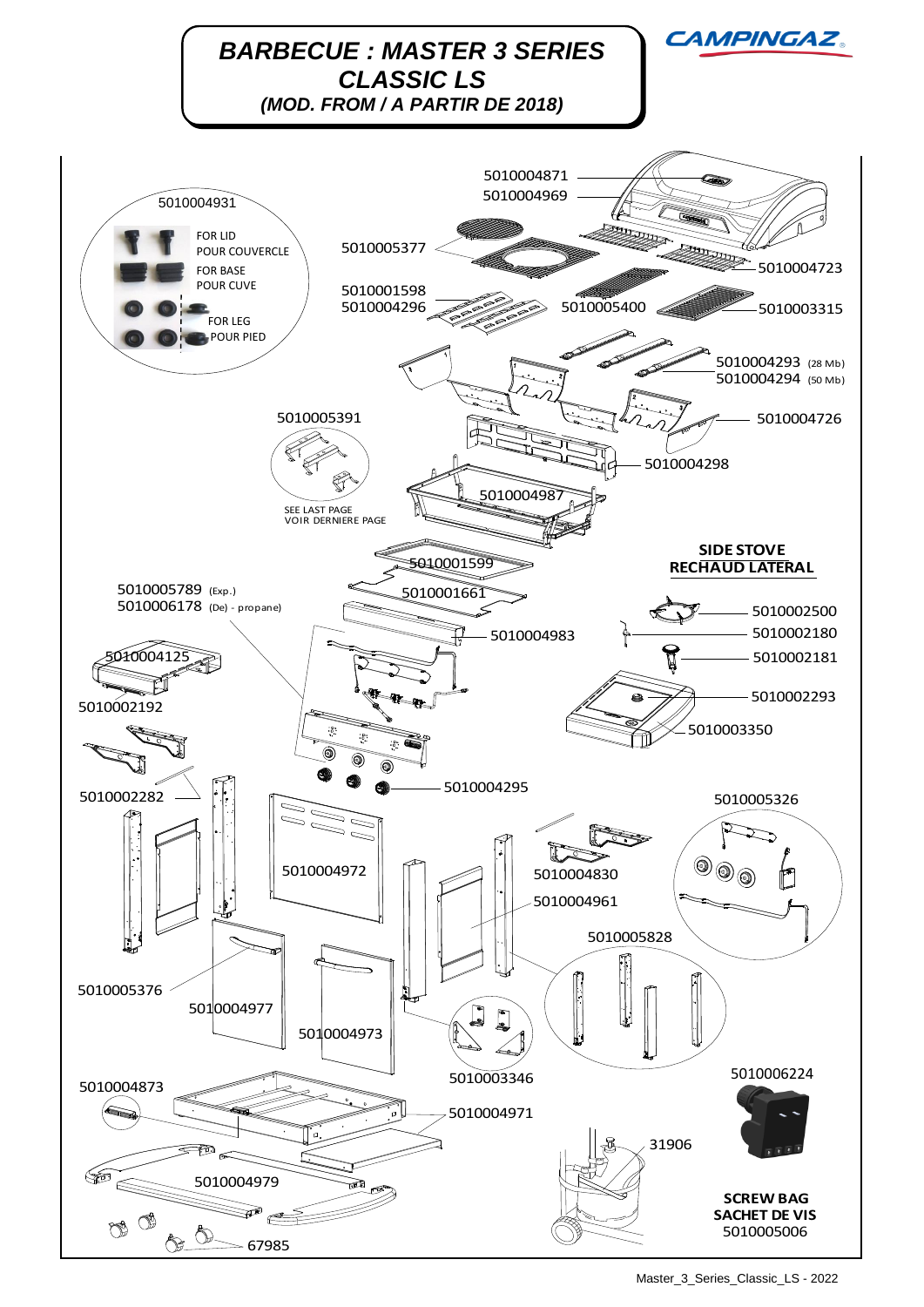## **BARBECUE : MASTER 3 SERIES**  $\overline{M}$ *CLASSIC LS (MOD. FROM / A PARTIR DE 2018)*

| <b>SPARE PARTS</b><br>REF. | <b>POINTS</b> | <b>EN DESCRIPTIONS</b>                                                             | <b>FR DESCRIPTIONS</b>                                                              |
|----------------------------|---------------|------------------------------------------------------------------------------------|-------------------------------------------------------------------------------------|
| 31906                      | 30            | <b>CYLINDER STRAP</b>                                                              | SANGLE BOUTEILLE                                                                    |
| 67985                      | 90            | SET OF WHEELS (x2)                                                                 | <b>ENSEMBLE ROUES (x2)</b>                                                          |
| 5010001598                 | 100           | STEEL HEAT DIFFUSER (x1) (MOD. BEFORE 1019)                                        | DIFFUSEUR DE CHALEUR ACIER (x1) (MOD. AVANT<br>2019)                                |
| 5010001599                 | 50            | <b>GREASE PLATE</b>                                                                | PLATEAU RAMASSE GRAISSE                                                             |
| 5010001661                 | 60            | <b>HEAT SHIELD</b>                                                                 | PARE CHALEUR                                                                        |
| 5010002180                 | 40            | ELECTRODE FOR SIDE STOVE                                                           | ELECTRODE RECHAUD LATERAL                                                           |
| 5010002181                 | 50            | <b>SIDE STOVE BURNER</b>                                                           | <b>BRULEUR POUR RECHAUD LATERAL</b>                                                 |
| 5010002192                 | 40            | <b>USTENSIL HOOK</b>                                                               | PORTE USTENSILES                                                                    |
| 5010002282                 | 30            | REINFORCEMENT WIRE SIDE SHELF                                                      | FIL RENFORT ETAGERE                                                                 |
| 5010002293                 | 50            | <b>KNOB FOR SIDE STOVE</b>                                                         | VOLANT POUR RECHAUD LATERAL                                                         |
| 5010002500                 | 50            | SIDE STOVE PAN SUPPORT                                                             | SUPPORT DE CASSEROLE RECHAUD LATERAL                                                |
| 5010003315                 | 200           | REVERSIBLE SMALL ENAMELLED CAST IRON<br><b>COOKING GRIDDLE - MATTE</b>             | PETITE PLAQUE DE CUISSON FONTE REVERSIBLE<br><b>EMAILLEE - MATE</b>                 |
| 5010003346                 | 40            | AXLE SUPPORTS FOR DOORS (MOD. 2016 AND<br>AFTER) + 2 CHASSIS SQUARES               | SUPPORTS AXE PORTES (MOD. A PARTIR DE 2016) +<br>2 EQUERRES CHASSIS                 |
| 5010003350                 | 220           | SIDE BURNER SHELF+LID (TEXTURED DARK<br>GREY)+SERIGRAPHY (MOD 3+4 EXS 2016)        | ETAGERE RECHAUD LAT.+COUVERCLE (GRAINE<br>GRIS FONCE)+SERIG. (3+4 EXS 2016)         |
| 5010004125                 | 190           | LEFT OR RIGHT SIDE TABLE WITH USTENSIL HOOK -<br><b>TEXTURED DARK GREY</b>         | ETAGERE GAUCHE OU DROITE AVEC PORTE<br>USTENSILES - GRAINE GRIS FONCE               |
| 5010004293                 | 180           | STAINLESS STEEL BURNER 28Mb                                                        | <b>BRULEUR INOX 28Mb</b>                                                            |
| 5010004294                 | 180           | STAINLESS STEEL BURNER 50Mb                                                        | <b>BRULEUR INOX 50Mb</b>                                                            |
| 5010004295                 | 60            | KNOB(X3)                                                                           | VOLANT (X3)                                                                         |
| 5010004296                 | 120           | ENAMELLED STEEL HEAT DIFFUSER (X1) (MOD.<br>FROM 2019)                             | DIFFUSEUR DE CHALEUR ACIER EMAILLE (X1) (MOD.<br>A PARTIR DE 2019)                  |
| 5010004298                 | 60            | <b>WINDSHIELD</b>                                                                  | <b>PAREVENT</b>                                                                     |
| 5010004723                 | 80            | <b>WARMING GRID (X2)</b>                                                           | <b>GRILLE DE MIJOTAGE (X2)</b>                                                      |
| 5010004726                 | 320           | KIT OF REMOVABLE PARTS (FIREBOX)                                                   | KIT DE PARTIES AMOVIBLES (CUVE)                                                     |
| 5010004830                 | 60            | SIDE SHELF SUPPORTS (RIGHT AND LEFT) -<br><b>TEXTURED DARK GREY</b>                | SUPPORTS ETAGERE (DROITE ET GAUCHE) -<br><b>GRAINE GRIS FONCE</b>                   |
| 5010004871                 | 90            | THERMOMETER WITH NUTS                                                              | THERMOMETRE AVEC ECROUS                                                             |
| 5010004873                 | 50            | MAGNETS (X2)                                                                       | AIMANTS (X2)                                                                        |
| 5010004931                 | 50            | LID PADS(x2) + BASE CUSHIONS(x2) + LEG<br>GROMMETS(x4)                             | PATINS COUVERCLE(x2) + BOUCHONS CUVE(x2) +<br>RONDELLES PIED(x4)                    |
| 5010004961                 | 70            | LEFT OR RIGHT SIDE PANEL (TEXTURED DARK<br>GREY)                                   | PANNEAU LATERAL GAUCHE OU DROITE (GRAINE<br><b>GRIS FONCE)</b>                      |
| 5010004969                 | 750           | BLACK ENAMELLED LID WITH THERMOMETER                                               | COUVERCLE EMAILLE NOIR AVEC THERMOMETRE                                             |
| 5010004971                 | 200           | <b>CHASSIS</b>                                                                     | CHASSIS                                                                             |
| 5010004972                 | 90            | <b>REAR PANEL</b>                                                                  | PANNEAU ARRIERE                                                                     |
| 5010004973                 | 240           | RIGHT DOOR WITHOUT HANDLE - DARK GREY                                              | PORTE DROITE SANS POIGNEE - GRIS FONCE                                              |
| 5010004977<br>5010004979   | 240<br>120    | LEFT DOOR WITHOUT HANDLE - DARK GREY<br><b>SKIRT</b>                               | PORTE GAUCHE SANS POIGNEE - GRIS FONCE<br><b>JUPE</b>                               |
| 5010004983                 | 60            | <b>TOP FRONT PANEL</b>                                                             | <b>CONSOLE HAUT</b>                                                                 |
| 5010004987                 | 180           | <b>BASE FRAME</b>                                                                  | CADRE SUPPORT DE CUVE                                                               |
| 5010005006                 | 80            | <b>SCREW BAG</b>                                                                   | SACHET DE VIS                                                                       |
| 5010005326                 | 250           | ELECTRONIC IGNITION SET                                                            | KIT ALLUMAGE ELECTRONIQUE                                                           |
| 5010005376                 | 120           | CHROMED STEEL HANDLE (LEFT OR RIGHT) +<br>SCREWS (MOD. 2019 AND AFTER)             | POIGNEE ACIER CHROME (GAUCHE OU DROITE) +<br>VIS (MOD. A PARTIR DE 2019)            |
| 5010005377                 | 270           | ENAMELLED CAST IRON COOKING GRID (FRAME +<br>CIRCLE) - MATTE (MOD. 2019 AND AFTER) | GRILLE DE CUISSON FONTE EMAILLEE (CADRE +<br>CERCLE) - MATE (MOD. A PARTIR DE 2019) |
| 5010005391                 | 130           | KIT OF ELECTRODES + HOUSINGS                                                       | KIT ELECTRODES + SUPPORTS                                                           |
| 5010005400                 | 140           | SMALL ENAMELLED CAST IRON COOKING GRID -<br>MATTE (MOD. 2019 AND AFTER)            | PETITE GRILLE DE CUISSON FONTE EMAILLEE -<br>MATE (MOD. A PARTIR DE 2019)           |
| 5010005789                 | 700           | CONTROL PANEL + WIRES<br>(BACKLIGHTING+IGNITION) + STOVE PIPE 28Mb<br>(Export)     | CONSOLE + CABLAGE (ECLAIRAGE+IGNITION) +<br>TUBULURE RECHAUD 28Mb (Export)          |